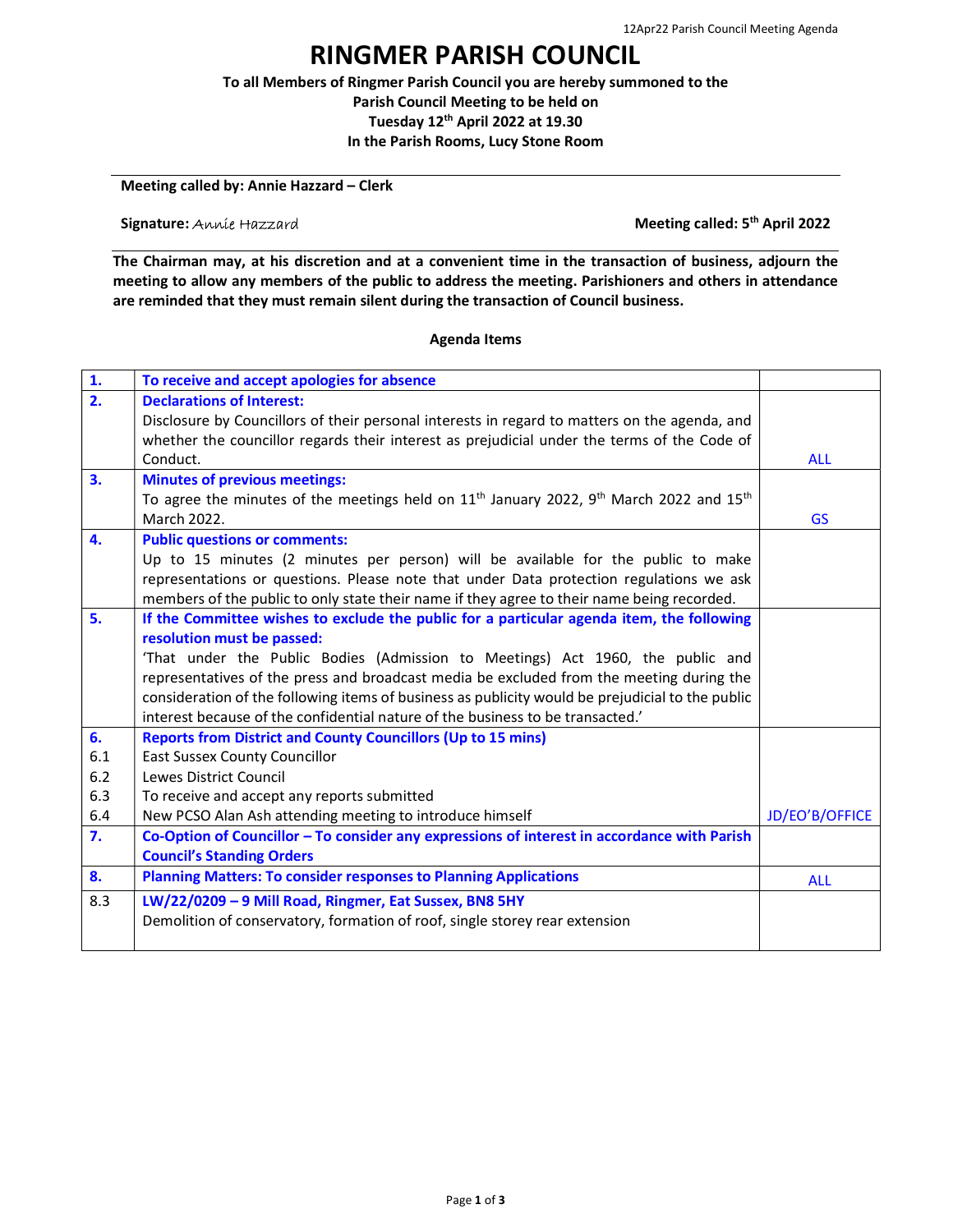| 8.4   | IZAPIZZ Faristi Couricii ivieeting Ageriua<br>LW/22/0161 - 11 Elphick Road, Ringmer, East Sussex, BN8 5PR                                               |               |
|-------|---------------------------------------------------------------------------------------------------------------------------------------------------------|---------------|
| 8.5   | Single-storey rear extension                                                                                                                            |               |
|       | LW/22/0017/TCA - 4 North Road Ringmer, BN8 5JS                                                                                                          |               |
|       | T1 - 4 No. Leylandii - reduce tops by approximately 1.8 metres.<br>T2 - 1 No. Yew - prune to shape by no more than 1.0 metre.                           |               |
|       | T3 - Leylandii hedge - reduce top by 0.6 metres approximately.                                                                                          |               |
| 8.6   | <b>Planning matters: All Decisions</b>                                                                                                                  |               |
|       |                                                                                                                                                         |               |
|       | TW/22/0001/TPO - T9 & T10 (x2 Horse Chestnut) - 10 Christie Avenue, Ringmer, Bn8 5JT-<br>Approved                                                       |               |
|       | TW/22/0009 - 2 Upper Broyle Farm Cottages, The Broyle, Ringmer, BN8 5AL - Approved                                                                      |               |
|       | LW/22/0181 - Elf Cottage, Broyle Lane, Ringmer, BN8 5PH - Approved                                                                                      |               |
|       | LW/22/0098 - Pilon Danes, Laughton Road, Ringmer, BN8 5HH - Refused                                                                                     |               |
|       | LW/22/0077 - The Stables, The Holdings, Old Uckfield Road, Ringmer, BN8 5RY - Approved                                                                  |               |
|       | LW/22/0078 - 31 Harvard Road, Ringmer, BN8 5HH - Approved                                                                                               |               |
|       | LW/22/0021-72 Harrisons Lane, Ringmer, Bn8 5LJ - Approved                                                                                               |               |
|       | LW/22/0009 - 2 Upper Broyle Cottages, The Broyle, Ringmer, BN8 5AL - Approved                                                                           |               |
|       | LW/21/0931 - Oak Side Farm Campsite, Green Lane, Ringmer, BN8 5AD - Approved                                                                            |               |
|       | LW/21/0910 - Barn on Land at Isfield Road, Ringmer - Prior Approval Approved                                                                            |               |
|       | LW/21/0687 - Westbourne, Lewes Road, Ringmer, BN8 5ES - Approved                                                                                        |               |
|       | LW/21/0423 - Norlington Farmhouse, Norlington Farm, Norlington Lane, Ringmer, BN8 5SH -                                                                 |               |
|       | Approved                                                                                                                                                |               |
|       | LW/21/0321 - 9 Middleham Close, Ringmer, BN8 5EN - Approved                                                                                             |               |
|       | LW/21/0060 - Caburn Field, Anchor Field, Ringmer - Withdrawn                                                                                            |               |
|       | LW/18/0345/CD - Green end, North Road, Ringmer, BN8 5JP - Approved                                                                                      |               |
| 9.    | <b>Governance Matters</b>                                                                                                                               |               |
| 9.1   | Swimming Pool - To receive an update on the Swimming Pool Group's response with further                                                                 |               |
|       | information and a more detailed business case.                                                                                                          | JD            |
| 9.2   | To receive an update on combining the Strategic Plan Working Group (SPWG) and the                                                                       |               |
| 9.3   | Communications Working Group (CWG).                                                                                                                     | <b>SP</b>     |
|       | To receive an update on RPC Assets of Community Value. In discussion Anchor Inn, Fingerpost<br>Field, Ringmer Swimming Pool, Anchor Field and Car Park. | <b>GS</b>     |
| 10.   | <b>Highways Matters</b>                                                                                                                                 |               |
|       | To receive an update.                                                                                                                                   | <b>SP</b>     |
| 11.   | <b>Open Spaces and related Matters:</b>                                                                                                                 |               |
| 11.1  | To receive an update on the Parish Council's Assets Survey and bin audit.                                                                               | OFF/SP        |
| 11.2  | To receive an update on the Bus Shelter at The Cock Inn (per Dave Smith's email of 16/03/22,<br>$13:18$ ).                                              | JD            |
| 11.3  | Skatepark - To receive any updates and agree any actions                                                                                                |               |
| 11.6  | Village Green Play Area - To receive any updates and agree any actions                                                                                  | <b>GS</b>     |
| 11.7  | Grounds Maintenance and "In Bloom" application - To receive any updates and agree any                                                                   |               |
|       | actions                                                                                                                                                 | <b>GM</b>     |
| 11.8  | Little Learners on the Green - permission to use the Village Green by Bishops Lane all day on<br>Friday 5 <sup>th</sup> August 2022                     | <b>ALL</b>    |
| 11.9  | Field House - Chairman to confirm he has written to the executors and expressed the Parish                                                              |               |
|       | Council's gratitude and acceptance of the legacy and to update on his review of the conditions.                                                         | <b>GS</b>     |
| 11.10 | Update on water pipe leak at allotments (fixed!) and to discuss how to best thank Dick Davis                                                            |               |
|       | for his help in this matter                                                                                                                             |               |
| 12.   | <b>Communications Matters:</b>                                                                                                                          |               |
| 12.1  | To receive an update on RPC Newsletter                                                                                                                  | <b>OFFICE</b> |